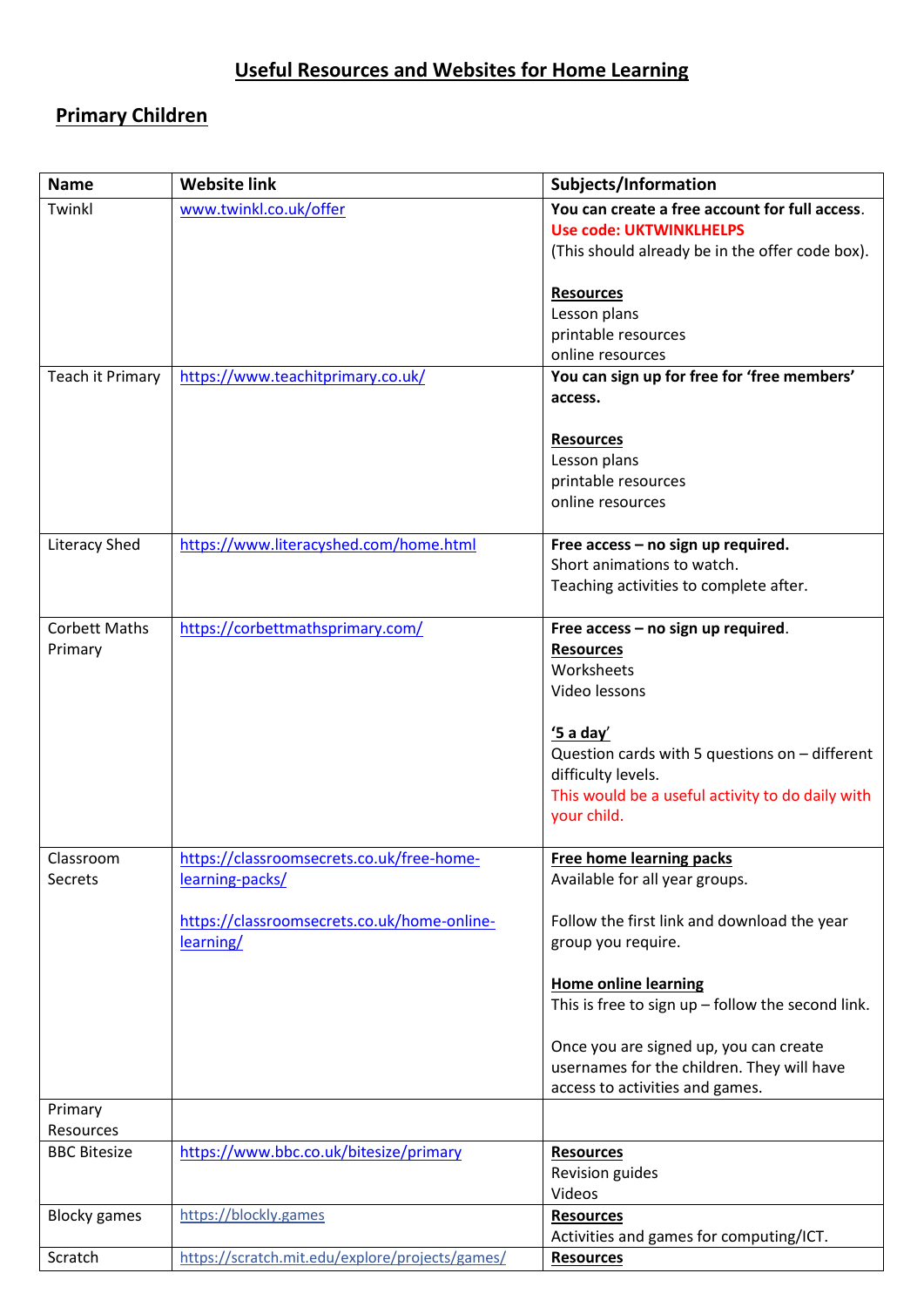|                        |                                              | Activities to help with computer programming      |
|------------------------|----------------------------------------------|---------------------------------------------------|
|                        |                                              | skills.                                           |
| National               | https://www.natgeokids.com/uk/               | <b>Resources</b>                                  |
| Geographic Kids        |                                              | Downloadable lessons                              |
|                        |                                              | Games                                             |
|                        |                                              | <b>Activities</b>                                 |
| Duolingo               | https://www.duolingo.com/                    | Learn different languages online                  |
| <b>Ted Ed</b>          | https://ed.ted.com                           | All subjects are covered                          |
|                        |                                              | Short video lessons - you are able to filter to   |
|                        |                                              | the age range you need (primary, lower            |
|                        |                                              | secondary, higher secondary, college)             |
| <b>Mystery Science</b> | https://mysteryscience.com/school-closure-   | <b>Resources</b>                                  |
|                        | planning                                     | Mini lesson plans                                 |
|                        |                                              | Full lesson plans                                 |
|                        |                                              | Printable resources for lessons                   |
|                        |                                              | Videos                                            |
| Cheebies               | https://www.bbc.co.uk/cbeebies               | Games                                             |
|                        |                                              | Watch & sing                                      |
|                        |                                              | Make & colour                                     |
|                        |                                              | Shows                                             |
| Nature                 | https://naturedetectives.woodlandtrust.org.u | Activities for children to do inside and outside. |
| <b>Detectives</b>      | k/naturedetectives/                          |                                                   |
| Oxford owl             | https://www.oxfordowl.co.uk/for-home/        | Activities                                        |
|                        |                                              | Games                                             |
|                        |                                              |                                                   |
|                        |                                              | Revision                                          |
|                        |                                              | Downloadable books                                |
| World                  | https://world-geography-                     | Geography games                                   |
| geography              | games.com/world.html                         |                                                   |
| games                  |                                              |                                                   |
| The                    | https://theimaginationtree.com/stay-at-      | A guide and idea's for all sorts of activities    |
| imagination            | home-survival-guide/                         | to keep busy, including; outdoor activities,      |
| tree                   |                                              | reading, writing, messy play and art              |
|                        |                                              | activities.                                       |
| Learning and           | https://www.learningandexploringthroughpla   | Sensory activities.                               |
| exploring              | y.com/                                       | Art and craft.                                    |
| through play           |                                              |                                                   |
|                        |                                              | This website also has 140 fun things to do        |
|                        |                                              | indoors for children.                             |
|                        |                                              |                                                   |
| <b>Top Marks</b>       | www.topmarks.co.uk                           | Resources and games for all year groups.          |
| Phonics play           | http://www.phonicsplay.co.uk/                | Phonics activites and games                       |
| TES-home               | https://www.tes.com/teaching-                | Home learning student pack includes:              |
| learning pack          | resource/covid-19-home-learning-pack-        | Powerpoint                                        |
|                        | coronavirus-12267191                         | Printables                                        |
|                        |                                              | PDF documents                                     |
| Elsa Support           | www.elsa-support.co.uk/category/free-        | Support for emotional well-being as well          |
|                        | resources/                                   | as a guide to explaining corona virus to          |
|                        |                                              | children.                                         |
|                        |                                              |                                                   |
| <b>Chatter Pack</b>    | www.chatterpack.net/blogs/blog/resources-    | Website that links to lots of different           |
|                        | list-for-home-learning                       | website to support in lots of curriculum          |
|                        |                                              | areas for all ages.                               |
| Robin Hood Mat         | www.robinhoodmat.co.uk/learning-projects/    | A good selection of resources to support          |
|                        |                                              | young people of all ages.                         |
| Home Education         | www.home-education.org.uk/resources-         | A selection of ideas and links to access          |